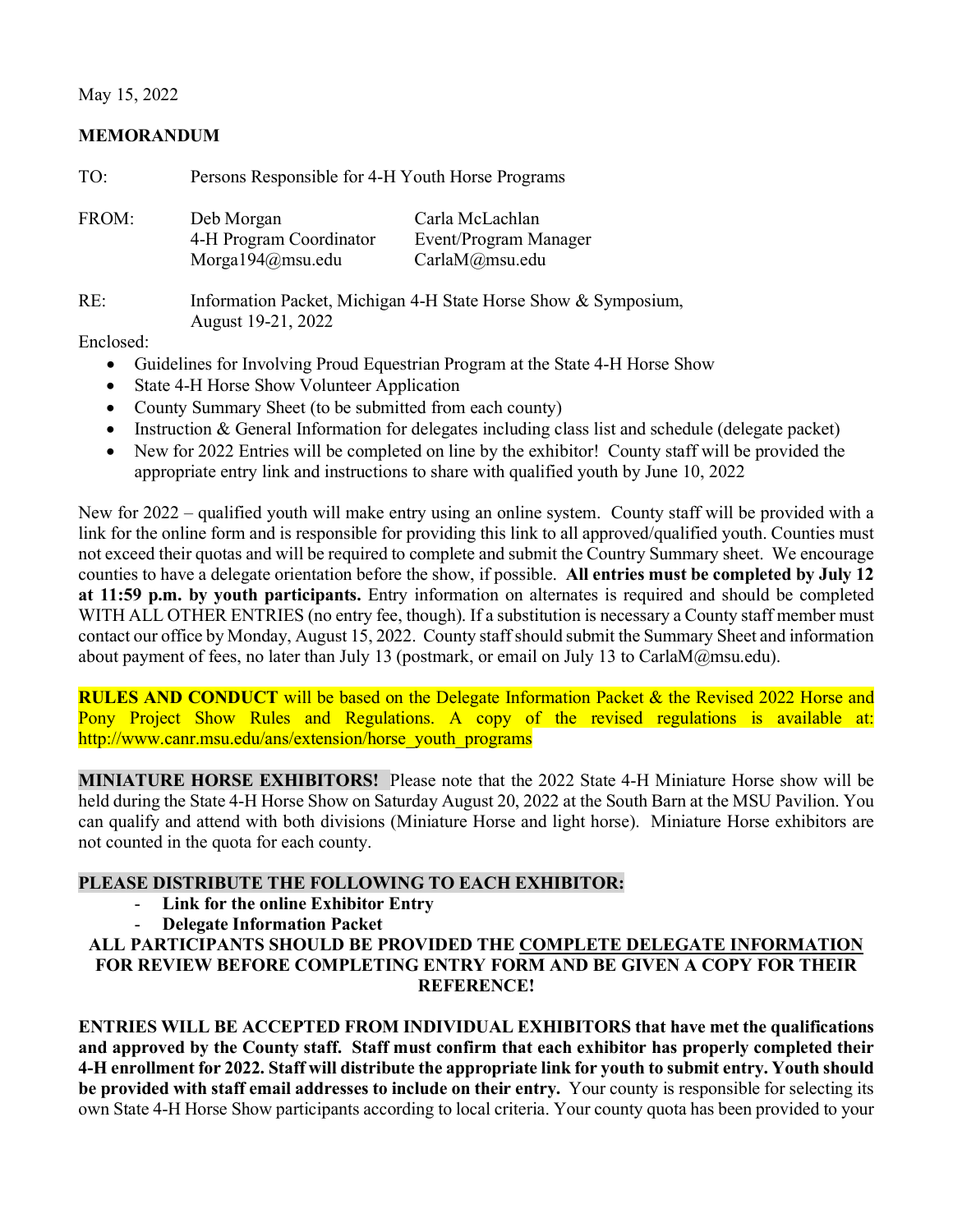County Extension Office. Counties are encouraged to use "Guidelines for Selecting State 4-H Horse Show Delegates" included in this packet. **All horses exhibited at the State 4-H Horse Show should be the youth's project animal, designated as such at the beginning of the current year's qualifying period (as determined by your county program).**

A completed **County Summary Sheet** must be submitted as well as all volunteer applications. Please confirm that all volunteers are at least silver status. Send your complete mailing to the: State 4-H Horse Show, 474 South Shaw Lane, Anthony Hall, Room 1287, East Lansing, MI 48824-1225 or scan and email to CarlaM@msu.edu

Exhibitors may enter a maximum of five classes. Four of these classes can be from the Show section of classes (rail and leading classes.) The fifth class must be chosen from the Symposium section of classes corresponding to the day youth exhibit their horse. An exhibitor's parent or guardian **MUST** sign entries. MSU Extension staff members **and** exhibitors are responsible for ensuring correct entry information. County staff should provide email addresses to the delegates so that they can include them on their entry. Once entries are submitted with staff email included, Staff will receive a copy of that entry. Entry fees may be transferred to alternates, if requested by the respective County MSU Extension office. There is no penalty for not sending the maximum allowed delegates. PEP Program entrants and Miniature Horse exhibitors are not included in county quotas.

Counties are encouraged to send one 4-H member with disabilities from their county to participate in the State 4-H Horse Show (not included as a PEP Program entrant). These members will not be included in the county quota. The members must show under all existing standards, and the county must determine that the member can compete in the classes without danger to himself/herself or others in the classes. Exhibitors with Miniature Horses and PEP riders are also not included in the county quota. More details regarding this are provided later in this document.

**ENTRY FEES:** Counties are responsible for ensuring that all fees are forwarded to the appropriate account. All fees must be received from counties by August 1. Entry fees are **NON-REFUNDABLE**, even in cases of inclement weather, sick or injured horses, etc. Checks should be made payable to MSU. Checks made out by the families may be sent with the entries. Payments are to be deposited in Account Number DS022638 subaccount HORSE. If you have questions about how to handle checks/payment, please contact MSU Animal Science Event Manager Carla McLachlan email at [CarlaM@msu.edu](mailto:CarlaM@msu.edu)

**COGGINS TESTS:** A negative 12 Month Coggins Test (No earlier than August 19, 2021) is required for participation at the State 4-H Horse Show. A pdf/jpg copy of a current coggins test must be included with each entry. In addition, per State of Michigan law, horses must travel with the coggins test and be prepared to show it at the check-in table.

**EXTRA STAYS:** Exhibitors who need to arrive before their designated check in time or need to stay over after completing their show section must call or email our office for approval (Carla at (517) 432-5402 [CarlaM@msu.edu](mailto:CarlaM@msu.edu) or Debbie at morga194@msu.edu). Siblings traveling to the State 4-H Horse Show will not be charged an extra stay fee – however they must call for the approval number. A \$20.00/day fee will be charged to others requiring extra stay – but only after approval from the State office. Exhibitors must still arrive DURING a scheduled check-in time. FOLLOWING THIS PROCEDURE IS ESSENTIAL TO ENSURE ENOUGH STALLS ARE ALLOTTED FOR YOUR COUNTY.

**AGE:** Exhibitor age will be determined as of January 1, 2022. Horse ages are determined as of December 31, 2021.

Junior Exhibitors – 13-15 years of age Senior Exhibitor  $-16-19$  years of age Miniature Horse Exhibitors – 11-19 years of age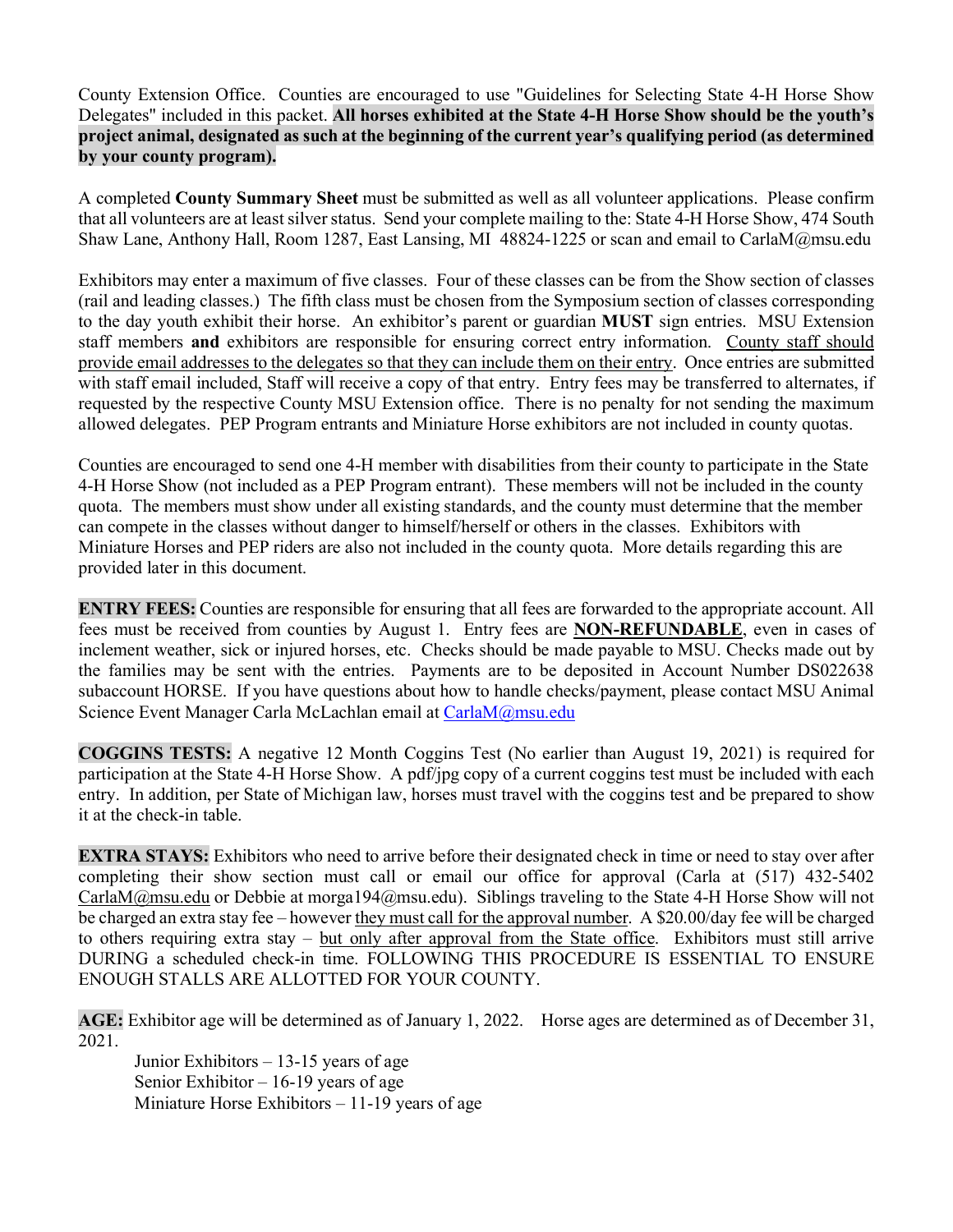**VOLUNTEER INFORMATION** must be complete and accompany County Summary Sheet, or entries will not be accepted. Counties submitting entries to the State 4-H Horse Show are responsible for providing show silver or gold level volunteers to assist with the show. Each county must send at least one adult volunteer. Depending on volunteer quota, if additional volunteers are required not more than 2 teen volunteers may be sent by each County. A teen for this volunteer purpose is a young person age 15 or over.

Please note that volunteer requests for preferred time and ring cannot be guaranteed – read the information carefully. These volunteer quotas are based on the county show quotas, therefore if quotas are not filled volunteer numbers can be reduced accordingly. Counties who do not fulfill their volunteer quotas will be subject to reduced show member quotas in future years. **Please return the enclosed applications to your County staff by JULY 12** so the volunteers can be notified prior to the show. Complete and accurate email address is needed. Please note that county volunteers will be credited as helpers only if they are pre-registered and check in and register the morning of the show on the day in which they have been assigned.

# **GUIDELINES FOR SELECTING STATE 4-H HORSE SHOW DELEGATES**

These guidelines were developed using information provided by the State 4-H Horse Show Programming Committee and a survey sent to each county 4-H horse program in Michigan. County 4-H Horse Committees are encouraged to use this document as a guideline in developing their own written selection system. Counties should outline their objectives before designing their own selection procedures.

# **OBJECTIVES**

For exhibitors to be outstanding representatives of their county's 4-H horse program while developing positive life skills, leadership experiences, good sportsmanship and other desirable character traits to make them successful individuals.

- · For exhibitors to experience the pride and responsibility of caring for a horse, including learning good management practices with their project.
- For exhibitors to gain skills in horsemanship, show ring etiquette and horse handling safety.
- · For exhibitors to meet other 4-H members, leaders and families from around the state.
- For exhibitors to compete on a statewide level.
- For exhibitors to increase their skills  $\&$  knowledge in horse show management, the horse industry, communications and community service.

#### **RECOMMENDATIONS**

- **1.** Selection of participants should be based on:
	- a. Show performance with their project at designated county shows/fairs
	- b. Club participation and performance
	- c. Participation in non-competitive aspects of their 4-H project area. (ex. Community service projects, Mentoring programs, Teen Leader roles, "horseless" horse activities, regional and state level opportunities such as Exploration Days, Teen Leader Workshops, State 4-H Trail Ride, State Programming Committees)
	- d. Participation in other county, regional, and state competitive horse activities such as State 4-H Horse Award process, Horse Judging, Hippology, Horse Bowl, Public Speaking, Demonstrations, Photography, Art
	- d. Record-keeping ability and performance
	- e. Positive attitude and good sportsmanship
	- f. Ability to perform adequately in classes they will be participating in at State 4-H Horse Show
- **2.** Counties should consider providing activities:
	- a. Where only county members participate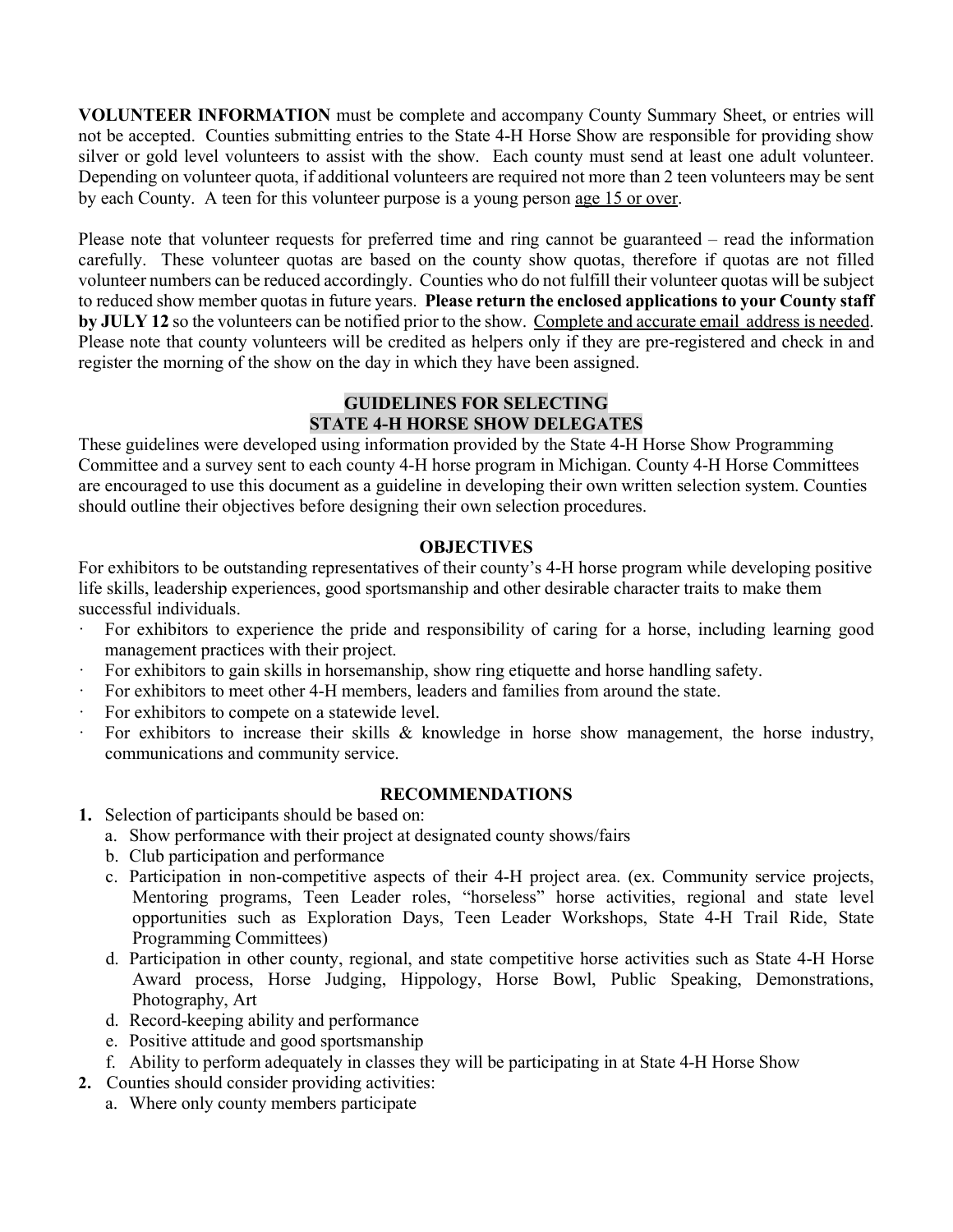- b. That include all classes that are offered at the State 4-H Horse Show (for which the county has interested and eligible members)
- c. That include a point system for all aspects of the selection process (developed by a county committee) to assist in selecting delegates
- d. That exhibit the member's overall horse knowledge
- e. Officiated by Michigan 4-H Horse Judges
- **3.** Members and their projects must meet State 4-H Horse Show guidelines.
- **4.** Additional factors to be considered:
	- a. Preference given to members in their last year of 4-H because of upper age limits
	- b. Whether a member has exhibited at the State 4-H Horse Show previously
	- c. The need for a distribution of delegates from throughout the county
	- e. The member's club and recordkeeping performance (as previously mentioned)

Selecting county delegates to the State 4-H Horse Show should be a cooperative decision made by County Extension staff and a County 4-H Horse Adult & Teen Leader Committee. Members and leaders should know well in advance of delegate selection what selection methods will be used. *The knowledge the member has gained should be emphasized. Exhibiting at the State 4-H Horse Show should assist in evaluating the member's progress rather than be the major project emphasis.*

#### **IN ADDITION TO OUR PROUD EQUESTRIAN PROGRAM CLASSES THESE GUIDELINES ARE FOR INVOLVING 4-H MEMBERS WITH DISABILITIES IN NON-PEP CLASSES AT THE STATE 4-H HORSE SHOW**

#### **Situation Statement**

The State 4-H Horse Show has been open to participation by 4-H members with documented disabilities. However, to encourage counties to involve more members with disabilities in the show, the enclosed guidelines took effect in 1984. The State 4-H Horse Show provides an opportunity for riders in the Proud Equestrian Program (PEP) to participate in a mainstream setting, as well as the PEP Classes outlined in other areas of this packet of information.

#### **General Rules**

Counties are encouraged to send one 4-H member with documented disabilities from their county to participate in the State 4-H Horse Show. This member is in addition to the specified county quota. The member must show under all existing standards and environmental conditions. The county must determine that the member with disabilities can compete, given the existing regulations and safety standards of the State 4-H Horse Show and the 4-H Proud Equestrian Program, without danger to himself/herself or to others competing in the show.

#### **Purpose**

The State 4-H Horse Show Programming Committee stresses providing members with documented disabilities with an opportunity to participate in a wide-variety of 4-H activities. Members with disabilities may be a part of a mainstreamed 4-H Horse Club and/or they may be part of an organized PEP program. Riders may qualify in either area.

#### **Selection**

Participation must be based on an individual's competency and skill level. When identifying delegates input from the 4-H Youth Agent, county horse programming committee, 4-H leader, and parents should be considered. If the rider is from a PEP program, the certified PEP instructor should be asked for his/her input.

#### **Rules**

1. All rules for the State 4-H Horse Show will apply to all delegates, including members with disabilities, except for the rule that states that a horse should be in the continual care of the member from May 1st. A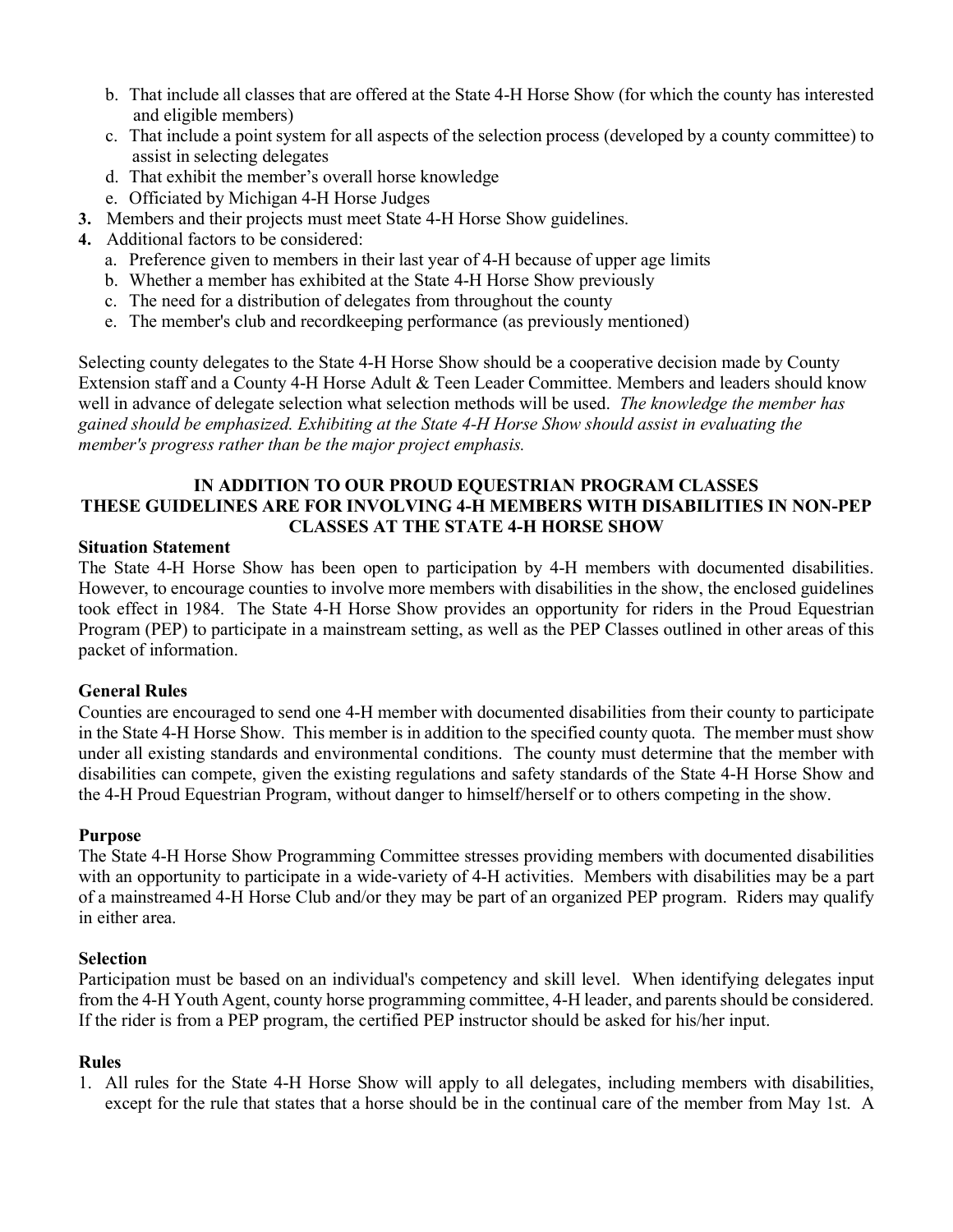horse need not have been under the continual care of the member with documented disabilities. PEP riders must participate on a horse that has been selected and approved by a certified PEP instructor.

- 2. Riders selected from a PEP program will be required to wear safety helmets and use peacock stirrups in addition to standard show ring attire. All other clothing and appointment rules apply.
- 3. The knowledgeable individual must be present on the site during the PEP rider's participation in all State Show events.
- 4. Medical forms for PEP riders must be present with the instructor during the event.
- 5. The 4-H State Horse Show committee will make any and all reasonable accommodations, to include participants with disabilities. Accommodation requests must be received in writing prior to start of the event. Please email these requests to Taylor Fabus at tenlenta@msu.edu.

# **COUNTY HORSE & PONY QUOTAS - 2022 STATE 4-H HORSE SHOW**

The quota\*\* for 2022 is based on 2018 county enrollments in the 4-H Horse and Pony Projects. Miniature Horses & PEP exhibitors are not counted in the quota. \*\* If your county would like to be considered for an **exception to the posted quota for your county, please contact Deb Morgan for consideration by June 10. Adjustments to the quota are at the discretion of the State 4-H Horse Show Planning Committee.**

The show formula is as follows:

| $0 - 20 = 3$    | $126 - 145 = 15$ | $286 - 305 = 28$ |
|-----------------|------------------|------------------|
| $21 - 45 = 5$   | $146 - 185 = 18$ | $306 - 345 = 29$ |
| $46 - 60 = 7$   | $186 - 225 = 21$ | $346 - 365 = 30$ |
| $61 - 85 = 9$   | $226 - 245 = 24$ | $366$ -over= 35  |
| $86 - 125 = 13$ | $246 - 285 = 26$ |                  |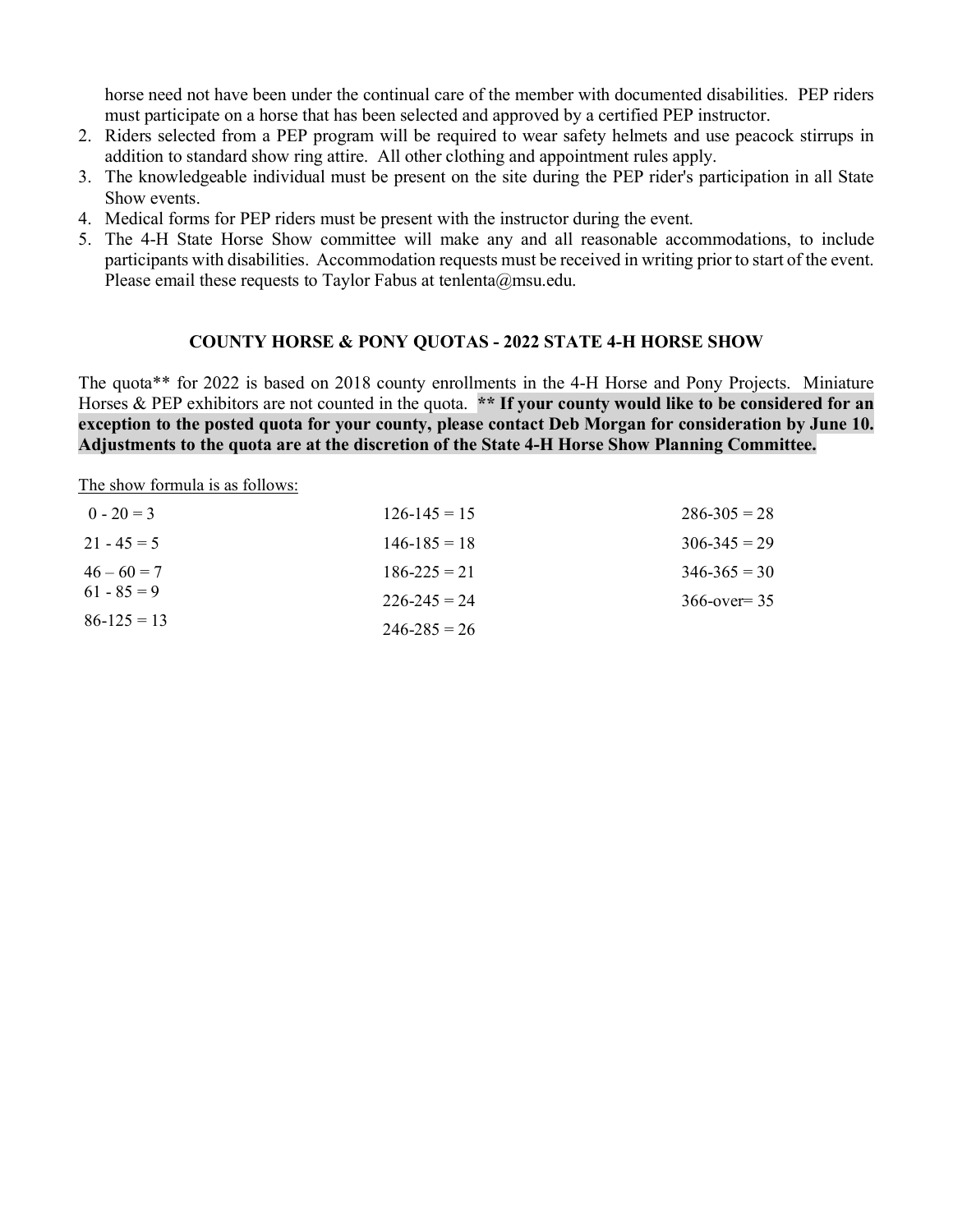| <b>County</b>         | Enrollment# | Member# | Volunteer# |                   | County Enrollment # | Member# | Volunteer# |
|-----------------------|-------------|---------|------------|-------------------|---------------------|---------|------------|
| Alcona                | 11          | 3       | 1          | Lake              | Ō                   | 3       | 1          |
| Alger                 | 0           | 3       | 1          | Lapeer            | 72                  | 9       | 3          |
| Allegan               | 126         | 15      | 4          | Leelanau          | 29                  | 5       | 2          |
| Alpena                | 49          | 7       | 2          | Lenawee           | 180                 | 18      | 4          |
| <b>Antrim</b>         | 2           | 3       | 1          | Livingston        | 92                  | 13      | 3          |
| Arenac                | 16          | 3       | 1          | Luce              | 1                   | 3       | 1          |
| <b>Baraga</b>         | 1           | 3       | 1          | <b>Mackinac</b>   | 14                  | 3       | 1          |
| <b>Barry</b>          | 160         | 18      | 4          | <b>Macomb</b>     | 116                 | 13      | 3          |
| <b>Bay</b>            | 39          | 5       | 2          | <b>Manistee</b>   | 10                  | 3       | 1          |
| <b>Benzie</b>         | 4           | 3       | 1          | <b>Marquette</b>  | 22                  | 5       | 2          |
| <b>Berrien</b>        | 185         | 18      | 4          | <b>Mason</b>      | 35                  | 5       | 2          |
| <b>Branch</b>         | 153         | 18      | 4          | <b>Mecosta</b>    | 172                 | 18      | 4          |
| Calhoun               | 128         | 15      | 4          | <b>Menominee</b>  | 83                  | 9       | 3          |
| Cass                  | 237         | 24      | 6          | <b>Midland</b>    | 193                 | 21      | 5          |
| <b>Charlevoix</b>     | 40          | 5       | 2          | <b>Missaukee</b>  | 10                  | 3       | 1          |
| Cheboygan             | 34          | 5       | 2          | <b>Monroe</b>     | 184                 | 18      | 4          |
| Chippewa              | 11          | 3       | 1          | <b>Montcalm</b>   | 235                 | 24      | 6          |
| <b>Clare</b>          | 33          | 5       | 2          | Montmorency       | 37                  | 5       | 2          |
| <b>Clinton</b>        | 91          | 13      | 3          | <b>Muskegon</b>   | 88                  | 13      | 3          |
| Crawford              | 1           | 3       | 1          | Newaygo           | 148                 | 18      | 4          |
| <b>Delta</b>          | 44          | 5       | 2          | <b>Oakland</b>    | 200                 | 21      | 5          |
| <b>Dickinson</b>      | 62          | 9       | 3          | Oceana            | 57                  | 7       | 2          |
| Eaton                 | 106         | 13      | 3          | Ogemaw            | 18                  | 3       | 1          |
| <b>Emmet</b>          | 31          | 5       | 2          | Ontonagon         | 0                   | 3       | 1          |
| <b>Genesee</b>        | 82          | 9       | 3          | Osceola           | 120                 | 13      | 3          |
| Gladwin               | 72          | 9       | 3          | Oscoda            | 0                   | 3       | 1          |
| Gogebic               | 9           | 3       | 1          | Otsego            | 38                  | 5       | 2          |
| <b>Grand Traverse</b> | 76          | 9       | 3          | <b>Ottawa</b>     | 148                 | 18      | 4          |
| <b>Gratiot</b>        | 57          | 7       | 2          | Presque Isle      | 2                   | 3       | 1          |
| <b>Hillsdale</b>      | 60          | 7       | 2          | Roscommon         | 18                  | 3       | 1          |
| Houghton/Keweenaw     | 2           | 3       | 1          | <b>Saginaw</b>    | 111                 | 13      | 3          |
| <b>Huron</b>          | 88          | 9       | 3          | St. Clair         | 281                 | 26      | 6          |
| Ingham                | 161         | 18      | 4          | St. Joseph        | 228                 | 24      | 6          |
| lonia                 | 66          | 9       | 3          | <b>Sanilac</b>    | 113                 | 13      | 3          |
| losco                 | 65          | 9       | 3          | Schoolcraft       | 0                   | 3       | 1          |
| Iron                  | 0           | 3       | 1          | <b>Shiawassee</b> | 128                 | 15      | 4          |
| Isabella              | 86          | 13      | 3          | <b>Tuscola</b>    | 132                 | 15      | 4          |
| <b>Jackson</b>        | 41          | 5       | 2          | Van Buren         | 77                  | 9       | 3          |
| Kalamazoo             | 106         | 13      | 3          | Washtenaw         | 216                 | 21      | 5          |
| Kalkaska              | 14          | 3       | 1          | Wayne             | 68                  | 9       | 3          |
| Kent                  | 162         | 18      | 4          | Wexford           | 10                  | 3       | 1          |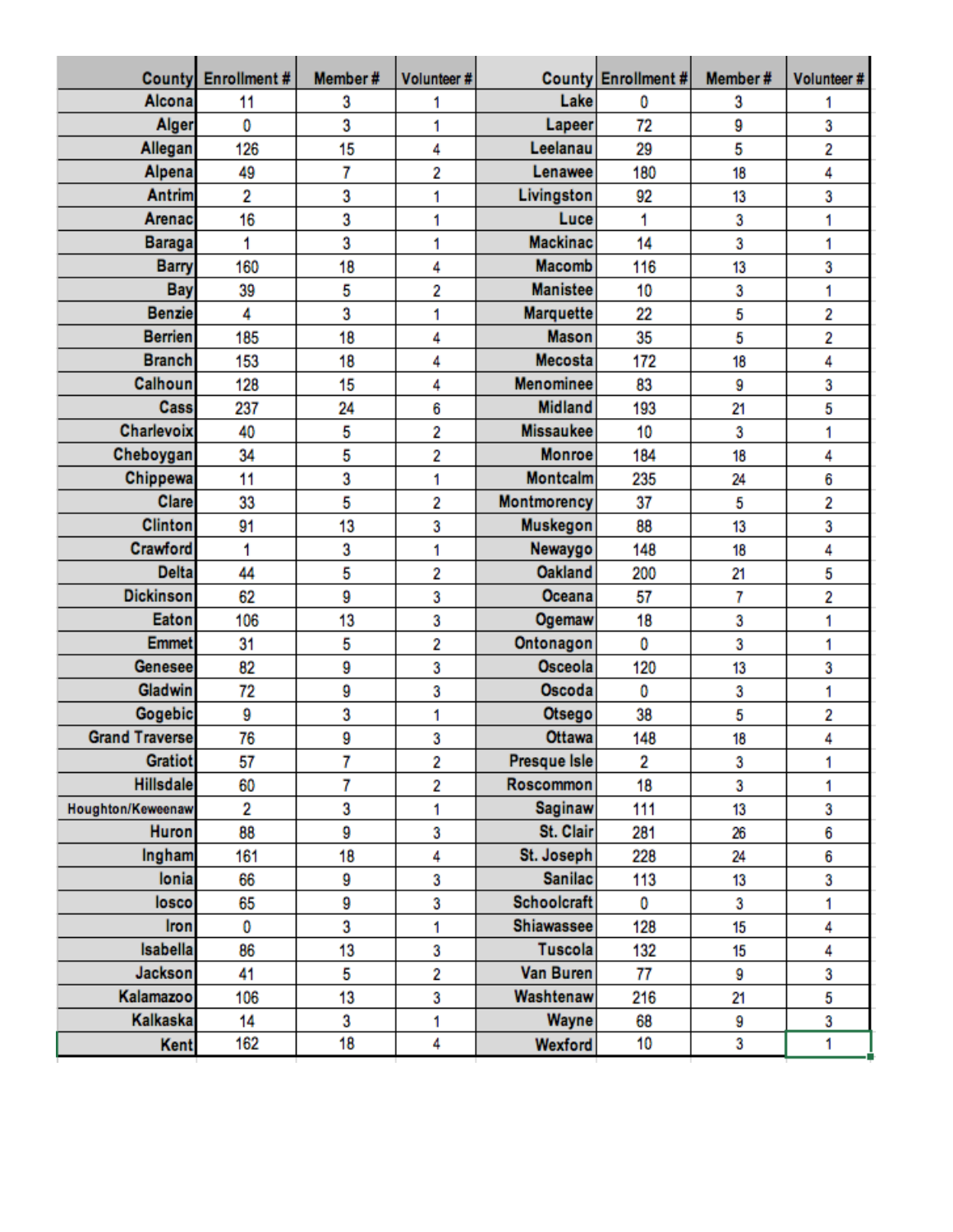#### **STATE 4-H HORSE SHOW VOLUNTEER WORK EXPERIENCE**

**OBJECTIVE:** To provide members and leaders with an opportunity to observe and assist in the operation of the State 4-H Horse Show.

**QUOTA SYSTEM:** A minimum of one adult volunteer and not more than two teen volunteers - according to the following quota system are required from each County. Volunteers will **only** be credited to their county's quota system if they check in and register at the show. **Counties who do not fulfill their help quotas will be subject to reduced show member quotas in future years. See County Quota listing for county volunteer numbers.**

| 0-4 delegates   | 1 helper  | 5-8 delegates   | 2 helpers |
|-----------------|-----------|-----------------|-----------|
| 9-13 delegates  | 3 helpers | 14-18 delegates | 4 helpers |
| 19-23 delegates | 5 helpers | $24+$ delegates | 6 helpers |

The show will begin at 9:00 a.m. each day, volunteers should plan to check-in and be present for an orientation meeting that will be held at 7:45 a.m. in Classroom D at the Pavilion for Agriculture and Livestock Education (4301 Farm Lane, Lansing, MI). **If you would like to come early or stay over 1 day to fulfill the volunteer quota, a limited number of approvals will be made, however the extra stalling fee of \$20 will be required, as well as approval number from the State Office.**

Please complete the enclosed application form and return it to your County staff before the entry deadline. Applications are due to, with the State 4-H Horse Show County Summary, to the Equine Extension Educator by **JULY 13, 2022** (postmark or email by July 13 to [CarlaM@msu.edu\)](mailto:CarlaM@msu.edu). Volunteers will be notified of their assignments by email. **Horse Show entries will not be processed by the state office until the required volunteer information is received from the County.** 

**Please remember** – you are requesting a preferred arena and day (you cannot request a preferred shift/time) – It is not always possible to grant the specific ring you requested. A letter with your assignment will be sent via email prior to the show. Keep in mind – if you are attending the show and are the only "helper" for a young person showing – you will not make a good volunteer on the day your young person shows. Volunteers will need to stay at their assigned location for several hours without opportunity to visit other locations on the grounds during your assigned time slot. The time commitment is approximately 4.5 hours. If the appropriate number of volunteers from each county are not provided, county show quotas will be affected for future State 4-H Horse Shows.

Volunteer positions include gates, ribbons clerk, make-up ring clerks, t-shirt sales area, ring stewards, raking, ring set up and many more opportunities.

The State 4-H Horse Show hosts over 600 youth participants over the 3 days of the show, **we greatly appreciate and rely on the assistance of a large number of volunteers to make the State Horse Show a success**.

#### **Volunteer Schedule\*:**

\*YOU DO NOT GET TO CHOOSE YOUR SHIFT TIME. These are provided for your information only. There is only orientation ONCE per day, each morning at 7:45am.

|                            | Friday             | <b>Saturday</b>                     | <b>Sunday</b>           |
|----------------------------|--------------------|-------------------------------------|-------------------------|
| <b>Orientation Meeting</b> | 7:45 a.m.          | $7:45$ a.m.                         | $7:45$ a.m.             |
| A.M. Shift                 | $8:45 - 2:00$ p.m. | $8:45 - 2:00$ p.m                   | $8:45 - 2:00$ p.m       |
| P.M. Shift                 | $1:45 - 6:00$ p.m. | $1:45 - 6:00$ p.m.                  | $1:45 - 6:00$ p.m.      |
| H. Hack/Dressage Rail      |                    | 8:45 a.m. $-11:00$ a.m.             | 8:45 a.m. $-11:00$ a.m. |
| Trail (2 shifts)           |                    | $8:45 - 12:30$ p.m., $12:30 - 4:30$ |                         |
| Dressage (2 shifts)        |                    | $8:45 - 12:30$ p.m., $12:30 - 4:30$ |                         |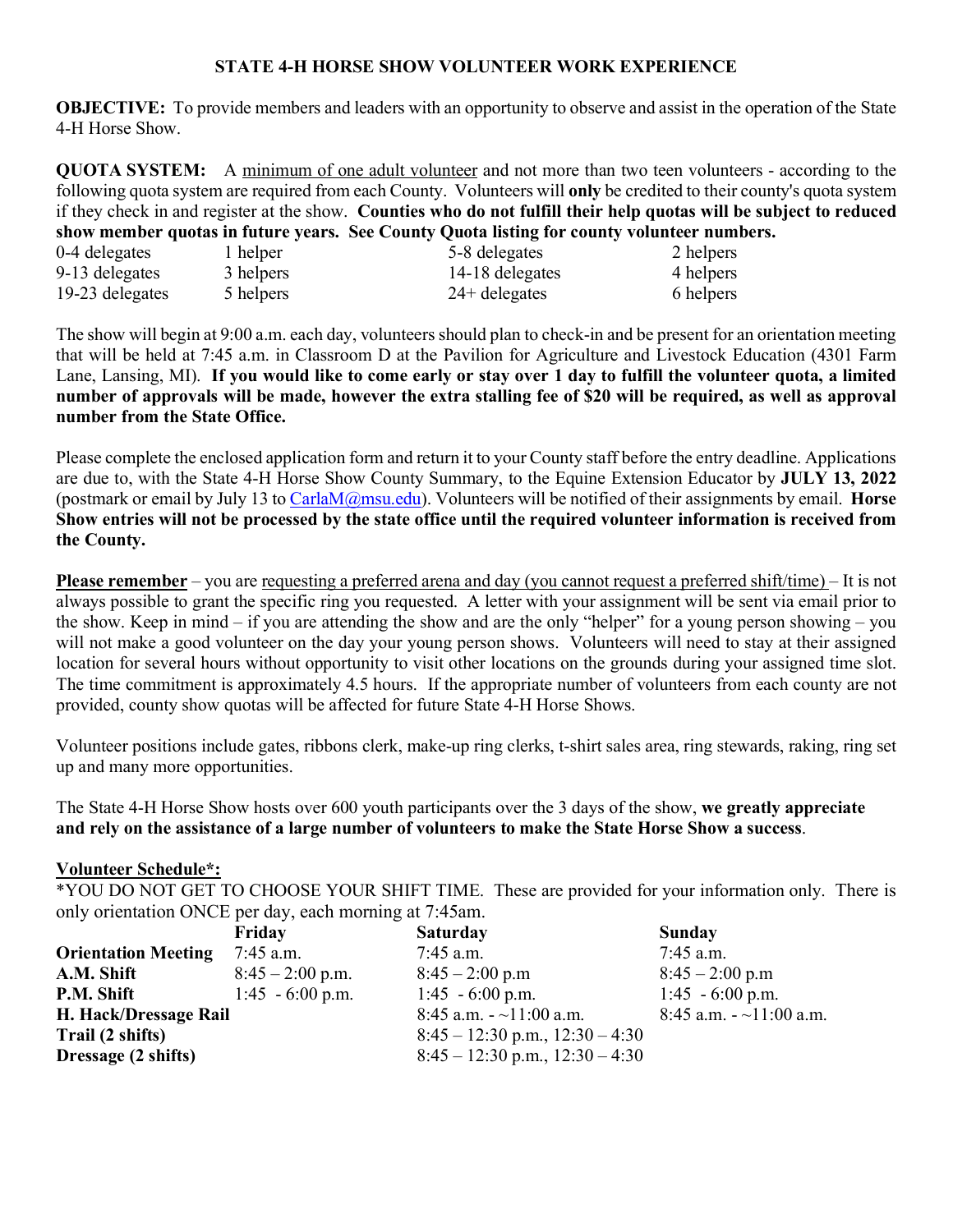# **2022 State 4-H Horse Show - State 4-H Horse Show Volunteer**

**Please remember-** you are requesting a specific day and a preferred arena- it is not always possible to grant the specific ring you requested. A letter with your assignment will be sent prior to the show. Volunteers will need to stay at their assigned location for several hours without an opportunity to visit other locations on the grounds during your assigned time.

# Please return this form to your county Extension office by their designated deadline. **County staff will verify adult volunteers as at least silver status.**

| <b>Name</b>      | <b>County</b>         |  |  |
|------------------|-----------------------|--|--|
|                  |                       |  |  |
| <b>Address</b>   | Zip<br>City           |  |  |
|                  |                       |  |  |
| <b>Telephone</b> | <b>Email REQUIRED</b> |  |  |
|                  |                       |  |  |

#### **Be sure to give complete and accurate email.**

Please check one:

Teen volunteer (15 **yrs & older**) Birth date: Adult volunteer - If you have a youth showing, please provide their name:

**Please choose the day & arena you prefer:** Volunteers are critical to the success of this show and we appreciate your help!

| Friday   | East Arena | <b>Indoor Arena</b> |                  |                    |                      |
|----------|------------|---------------------|------------------|--------------------|----------------------|
| Saturday | East Arena | <b>Indoor Arena</b> | H. Hack/Dsg Rail | <b>Trail Arena</b> | <b>Dressage Test</b> |
| Sunday   | East Arena | <b>Indoor Arena</b> | H. Hack/Dsg Rail | <b>Trail Arena</b> | <b>Dressage Test</b> |

Volunteers will need to stay at their assigned location for several hours without opportunity to visit other locations on the grounds during your assigned time slot. The time commitment is approximately 4.5 hours. If the appropriate number of volunteers from each county are not provided, county show quotas will be affected for future State 4-H Horse Shows.

#### **Once assignments have been made – the tentative Volunteer Schedule will be as follows:**

#### **Volunteer Schedule\*:**

\*YOU DO NOT GET TO CHOOSE YOUR SHIFT TIME. These are provided for your information only. There is only orientation ONCE per day, each morning at 7:45am.

|                                      | Friday             | <b>Saturday</b>                     | Sunday                              |
|--------------------------------------|--------------------|-------------------------------------|-------------------------------------|
| <b>Orientation Meeting</b> 7:45 a.m. |                    | $7:45$ a.m.                         | $7:45$ a.m.                         |
| A.M. Shift                           | $8:45 - 2:00$ p.m. | $8:45 - 2:00$ p.m                   | $8:45 - 2:00$ p.m                   |
| P.M. Shift                           | $1:45 - 6:00$ p.m. | $1:45 - 6:00$ p.m.                  | $1:45 - 5:00$ p.m.                  |
| H. Hack/Dressage Rail                |                    | 8:45 a.m. $\sim$ 11:00 a.m.         | 8:45 a.m. $\sim$ 11:00 a.m.         |
| Trail (2 shifts)                     |                    | $8:45 - 12:30$ p.m., $12:30 - 4:30$ | $8:45 - 12:30$ p.m., $12:30 - 4:30$ |
| Dressage (2 shifts)                  |                    | $8:45 - 12:30$ p.m., $12:30 - 4:30$ | $8:45 - 12:30$ p.m., $12:30 - 4:30$ |